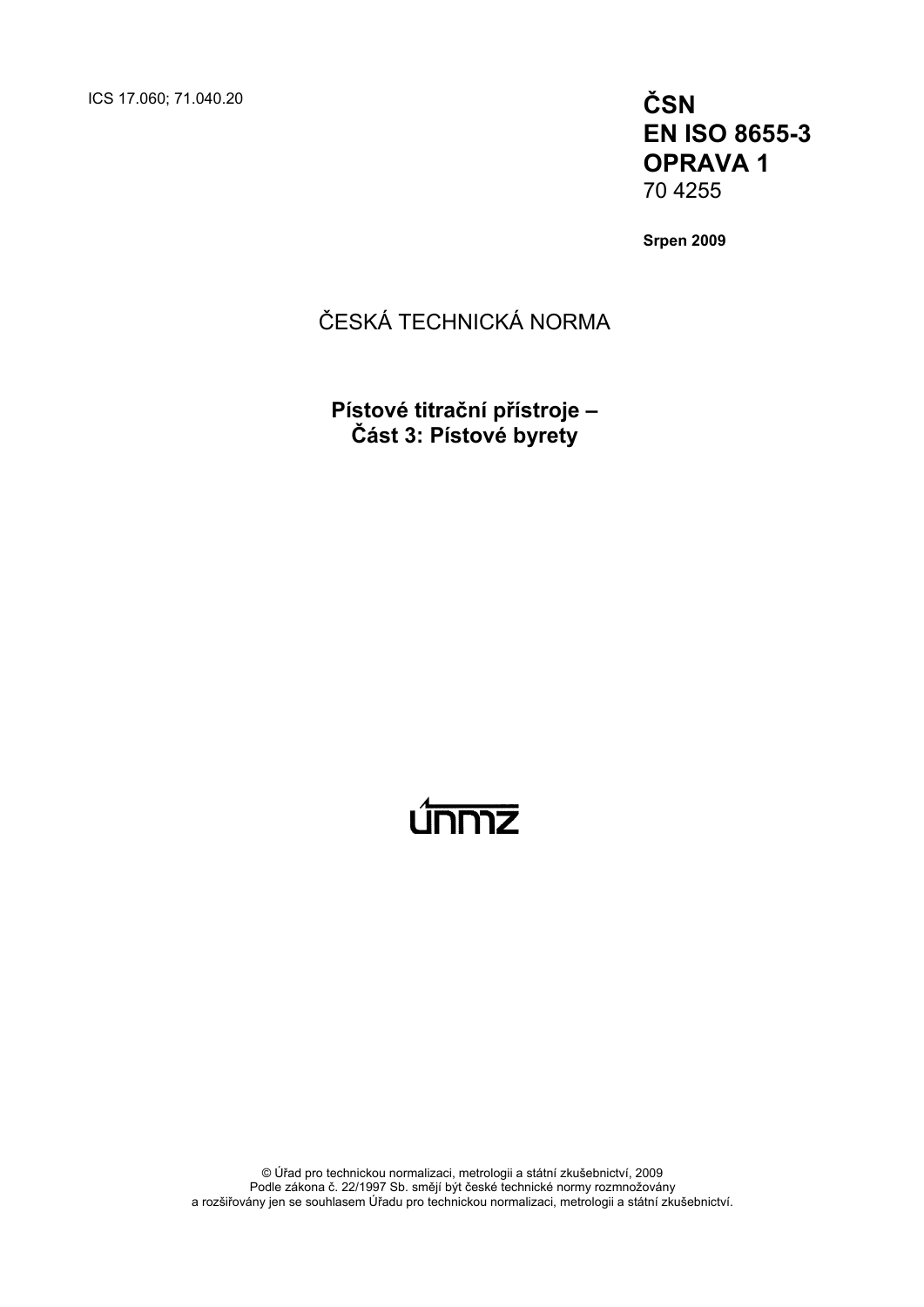ČSN EN ISO 8655-3 Opr. 1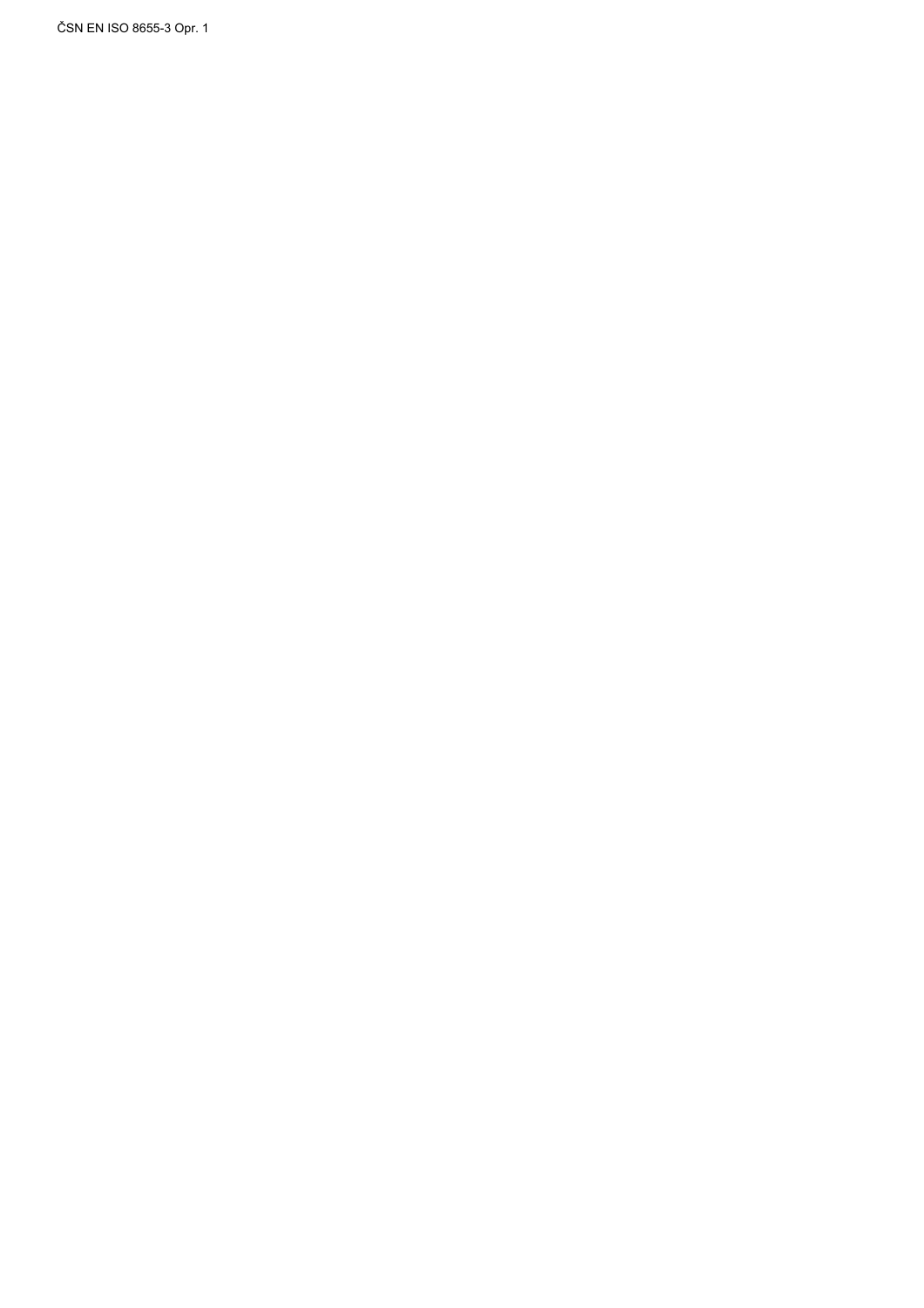# EUROPEAN STANDARD

# **EN ISO 8655-3:2002/AC**

NORME EUROPÉENNE

# EUROPÄISCHE NORM

 February 2009 Février 2009 Februar 2009

**ICS** 17.060

English version Version Française Deutsche Fassung

 Piston-operated volumetric apparatus - Part 3: Piston burettes (ISO 8655- 3:2002/Cor 1:2008)

Appareils volumétriques à piston - Partie 3: Burettes à piston (ISO 8655-3:2002/Cor 1:2008)

 Volumenmessgeräte mit Hubkolben - Teil 3: Kolbenbüretten (ISO 8655-3:2002/Cor 1:2008)

This corrigendum becomes effective on 18 February 2009 for incorporation in the three official language versions of the EN.

Ce corrigendum prendra effet le 18 février 2009 pour incorporation dans les trois versions linguistiques officielles de la EN.

Die Berichtigung tritt am 18.Februar 2009 zur Einarbeitung in die drei offiziellen Sprachfassungen der EN in Kraft.



EUROPEAN COMMITTEE FOR STANDARDIZATION COMITÉ EUROPÉEN DE NORMALISATION EUROPÄISCHES KOMITEE FÜR NORMUNG

**Management Centre: Avenue Marnix 17, B-1000 Brussels** 

© 2009 CEN All rights of exploitation in any form and by any means reserved worldwide for CEN national Members. Tous droits d'exploitation sous quelque forme et de quelque manière que ce soit réservés dans le monde entier aux membres nationaux du CEN. Alle Rechte der Verwertung, gleich in welcher Form und in welchem Verfahren, sind weltweit den nationalen Mitgliedern

von CEN vorbehalten.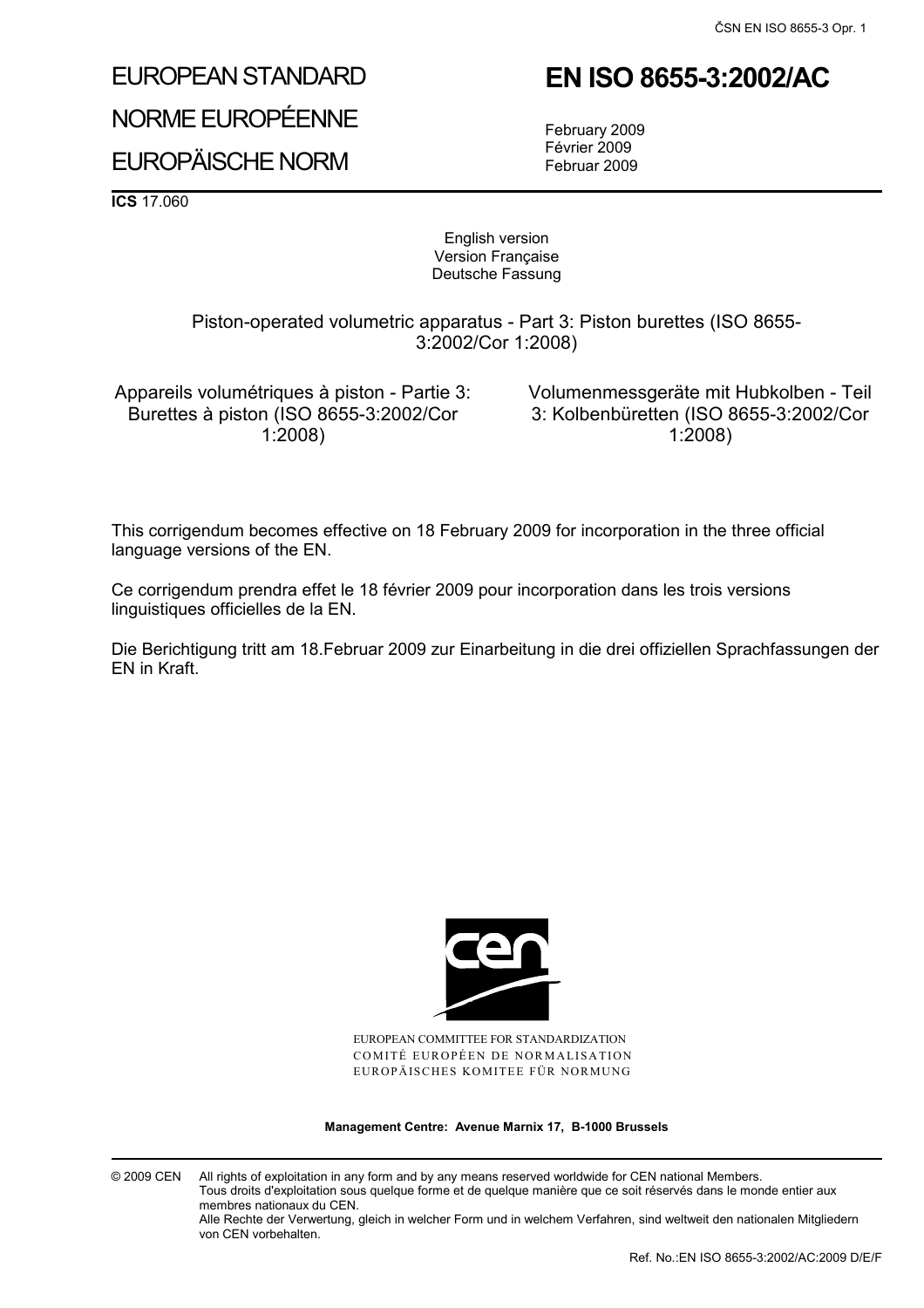ČSN EN ISO 8655-3 Opr. 1

# **EN ISO 8655-3:2002/AC:2009 (E)**

### **Endorsement notice**

The text of ISO 8655-3:2002/Cor.1:2008 has been approved by CEN as a European Corrigendum without any modification.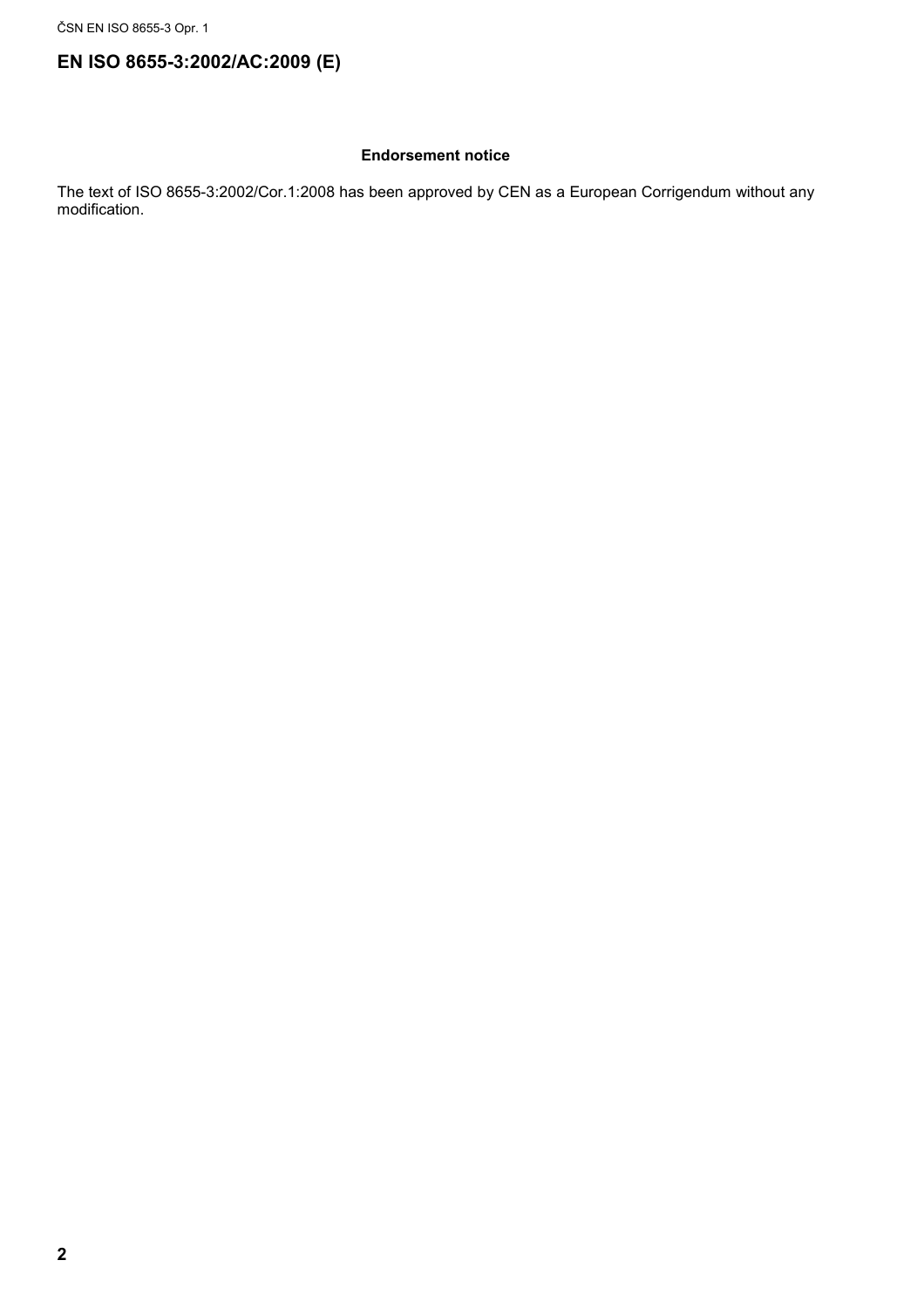

### **INTERNATIONAL STANDARD ISO 8655-3:2002**  TECHNICAL CORRIGENDUM 1

Published 2008-12-15

INTERNATIONAL ORGANIZATION FOR STANDARDIZATION • МЕЖДУНАРОДНАЯ ОРГАНИЗАЦИЯ ПО СТАНДАРТИЗАЦИИ • ORGANISATION INTERNATIONALE DE NORMALISATION

# **Piston-operated volumetric apparatus —**

# Part 3: **Piston burettes**

TECHNICAL CORRIGENDUM 1

*Appareils volumétriques à piston — Partie 3: Burettes à piston RECTIFICATIF TECHNIQUE 1*

Technical Corrigendum 1 to ISO 8655-3:2002 was prepared by Technical Committee ISO/TC 48, *Laboratory equipment*, Subcommittee SC 6, *Laboratory and volumetric ware*.

*Page iv, Foreword* 

Add the following part to the list of parts:

⎯ *Part 7: Non-gravimetric methods for the assessment of equipment performance* 

L

Delete "The following part is under preparation:" and the former title of part 7.

*Page 1, Scope* 

In the note, replace the third sentence with the following:

"Alternative test methods such as photometric and titrimetric methods are given in ISO 8655-7."

©ISO 2008 – All rights reserved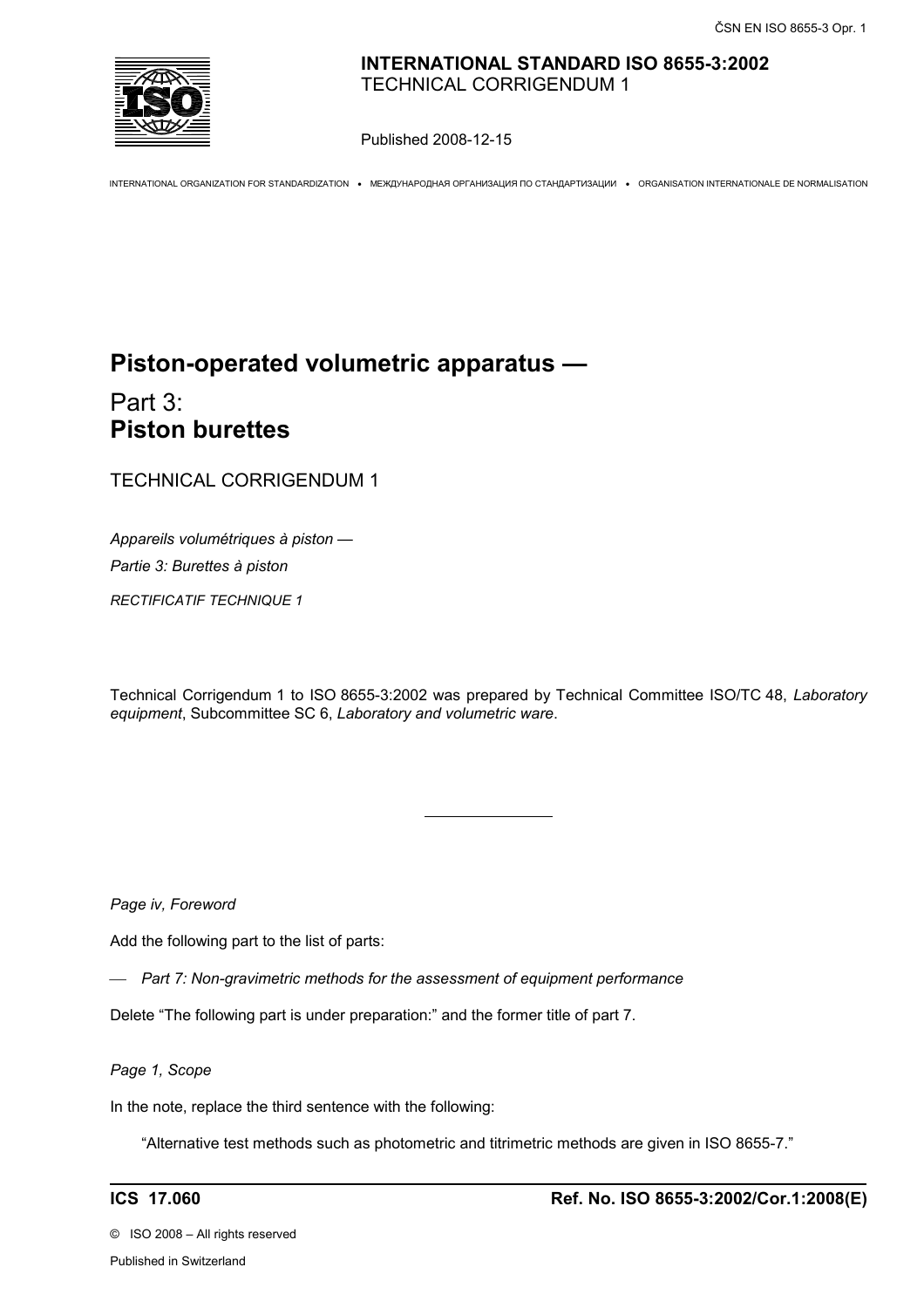### **ISO 8655-3:2002/Cor.1:2008(E)**

#### *Page 2, 5.1*

Add the following paragraph at the end of the subclause:

"When a piston burette is required for use in a country which has adopted a standard reference temperature of 27 °C (the alternative recommended for tropical use), this figure shall be substituted for 20 °C."

#### *Page 3, Clause 7*

In list item a), replace "(20 °C)" with "(20 °C or 27 °C)" to give the following:

a) adjustment (Ex) and the reference temperature (20 °C or 27 °C);

#### *Page 4, 8.1*

In list item f), replace "20 °C" with "20 C" or "27 °C" to give the following:

f) abbreviation "Ex" and the reference temperature "20 °C" or "27 °C";